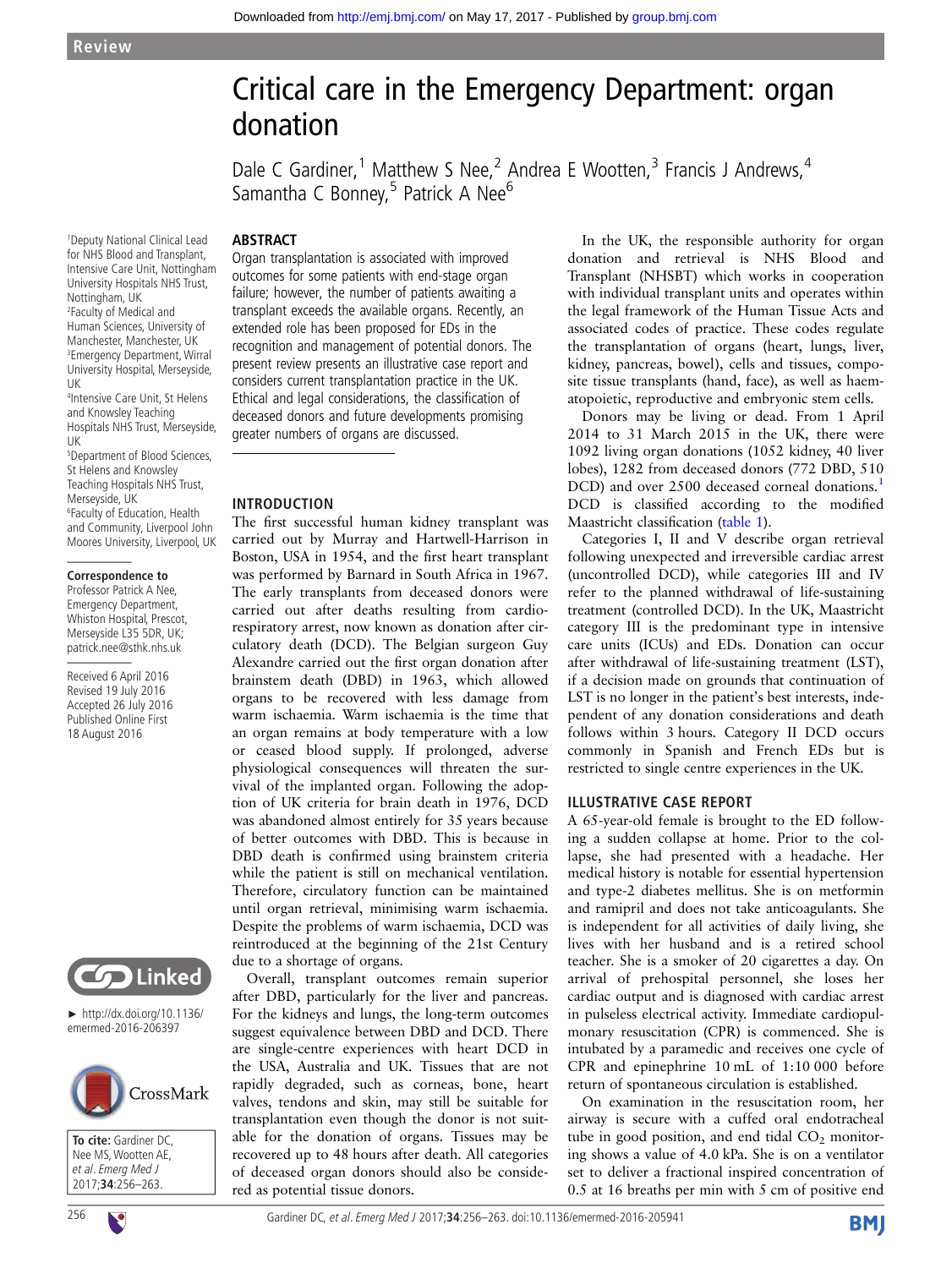| iable i<br>donors <sup>2</sup> | Modified Maastricht Classification for non-neart beating |
|--------------------------------|----------------------------------------------------------|
| Category I                     | Dead on arrival                                          |
| Category II                    | Unsuccessful resuscitation                               |
| Category III                   | Awaiting cardiac arrest                                  |
| Category IV                    | Cardiac arrest in a brainstem dead donor                 |
| Category V                     | Unexpected cardiac arrest in a hospitalised patient      |

<span id="page-1-0"></span>Table 1 Modified Maastricht Classification for non-heart beating

expiratory pressure. Air entry is equal on auscultation with no added sounds and oxygen saturation is 99%. The HR is 116, regular and BP is 152/100 without inotropic support. The GCS is 3/15, and both pupils are fixed and dilated. A radial arterial line and internal jugular venous line, inserted under ultrasound guidance, allow full monitoring. The central venous pressure (CVP) is measured at  $12 \text{ cm H}_2\text{O}$ .

An urgent CT scan reveals a large intracerebral haemorrhage in keeping with a hypertensive bleed and with ventricular extension and massive midline shift. The neurosurgical team advises that this is a non-survivable brain haemorrhage in which no neurosurgical intervention is indicated and the patient should receive end-of-life care. The ED and critical care consultants agree that death is inevitable.

#### QUESTIONS 1

- 1. What is the role of the ED in enabling organ donation?
- 2. What action should be taken on recognition of potential donor in the ED?
- 3. Discuss the expected outcomes for recipients after solid organ transplantation.

#### What is the role of the ED in enabling organ donation?

A 2008 Organ Donation Taskforce report<sup>3</sup> called for the focus on organ donation to extend beyond the ICU to other areas where potential donors are cared for, including the ED. Up to 15% of UK potential deceased organ donors are identified in the ED. Emergency physicians have a vital role in identifying and referring dying patients where organ donation is a possibility. In 2011, a joint professional statement from the College of Emergency Medicine and the British Transplantation Society advised that dying patients in the ED should be afforded the same opportunity to donate as those in critical care.<sup>[4](#page-7-0)</sup> The statement provided professional support for the identification of potential donors and their continuing management in the ED setting if admission to ICU is not possible.

The joint statement also recommended that the ED should provide a representative to hospital Donation Committees and regularly review the potential donor audit as it relates to ED. The potential donor audit is carried out by NHSBT and investigates all deaths in UK ICUs and EDs in patients aged 80 years or less, for the potential for organ donation. This enables the Donation Committee to identify any potential donors not referred for consideration. Local policies and protocols should be developed to facilitate closer cooperation between ED and ICU and to minimise delays in the referral process. Organ donation is recognised as a core competency in emergency medicine, and as a consideration within end-of-life care pathways.

Two practical ways were identified in which the ED could play a role in organ donation. The first concerned the identification of donor potential among patients with non-survivable brain injury and timely referral to the Specialist Nurse-Organ Donation (SN-OD) who are employed by NHSBT but based in

ICUs throughout the UK. SN-ODs, present in all acute trusts, are employed and trained by NHSBT, a Special Health Authority concerned with safeguarding blood supply and increasing the number of donated organs across the whole of the UK. It is the role of the SN-OD to manage the donation process from the identification of potential donors through to outcome and audit, and with special responsibility for the care of donors' families. The typical situation is that a patient with donation potential identified in the ED will be managed on the ICU rather than having life-sustaining treatment withdrawn in the ED.

Secondly, where there is no ICU bed available, the management of the entire pathway before theatre can be completed in the ED. It was anticipated that this would be an infrequent occurrence. Every effort should be made to avoid the need for interhospital transfer of a potential organ donor.

#### What action should be taken on recognition of potential donor?

Once the decision has been made for brainstem death (BSD) testing or withdrawal of treatment, all mechanically ventilated patients should be considered for organ donation. These decisions are made independently of organ donation consideration and in line with local and national guidance. The General Medical Council (GMC) guidance for end-of-life care 2010 reminded doctors that organ donation should be part of end-of-life care and they have a responsibility to identify any potential organ donors.<sup>[5](#page-7-0)</sup> The Royal College of Emergency Medicine also advises that organ donation should be considered as a usual part of end-of-life care in the ED.<sup>[6](#page-7-0)</sup> Consideration must be given to issues of consent and the protection of organs to ensure the maximum benefit of the gift.

#### Consent

Once a potential donor has been identified, a referral should be made to the SN-OD; an on-call service is available 24 hours a day to every hospital. It is important to ensure that every potential organ donor becomes an actual donor in appropriate cases. But families should not be approached where the deceased person is ineligible because of, for example, cancer or some serious infections.

There are few 'absolute' contraindications for organ donation and these are set out in the Taskforce document. They include advanced age (>85), some tumours (melanoma, haematological malignancies, secondary brain cancers) untreated tuberculosis, HIV disease (not HIV infection) and possible Creutzfeldt-Jakob disease (CJD). The SN-OD has the most up-to-date information on contraindications to transplantation, and so early referral is warranted as successful donation and transplantation has occurred in rare circumstances even from within the list of absolute contraindications. Organ-specific contraindications refer to the liver (hepatitis, cirrhosis, metabolic liver disorders, portal vein thrombosis), kidney (chronic kidney disease 3B or worse, previous transplant more than 6 months ago and renal malignancy), lungs (cancer, suppurative lung disease, contusion) and heart (ischaemic heart disease, heart failure, previous cardiac surgery, massive inotropic support). Patients with obesity and diabetes are not considered for pancreas donation. Patients over 65 years may not donate the heart and there is an upper age limit of 70 years for lung donation following DBD (65 years for DCD). Age limits also apply to potential donations of pancreas and bowel. As stated, all potential donors, even those with apparent contraindications, should be discussed with the SN-OD as soon as possible who will advise resuitability for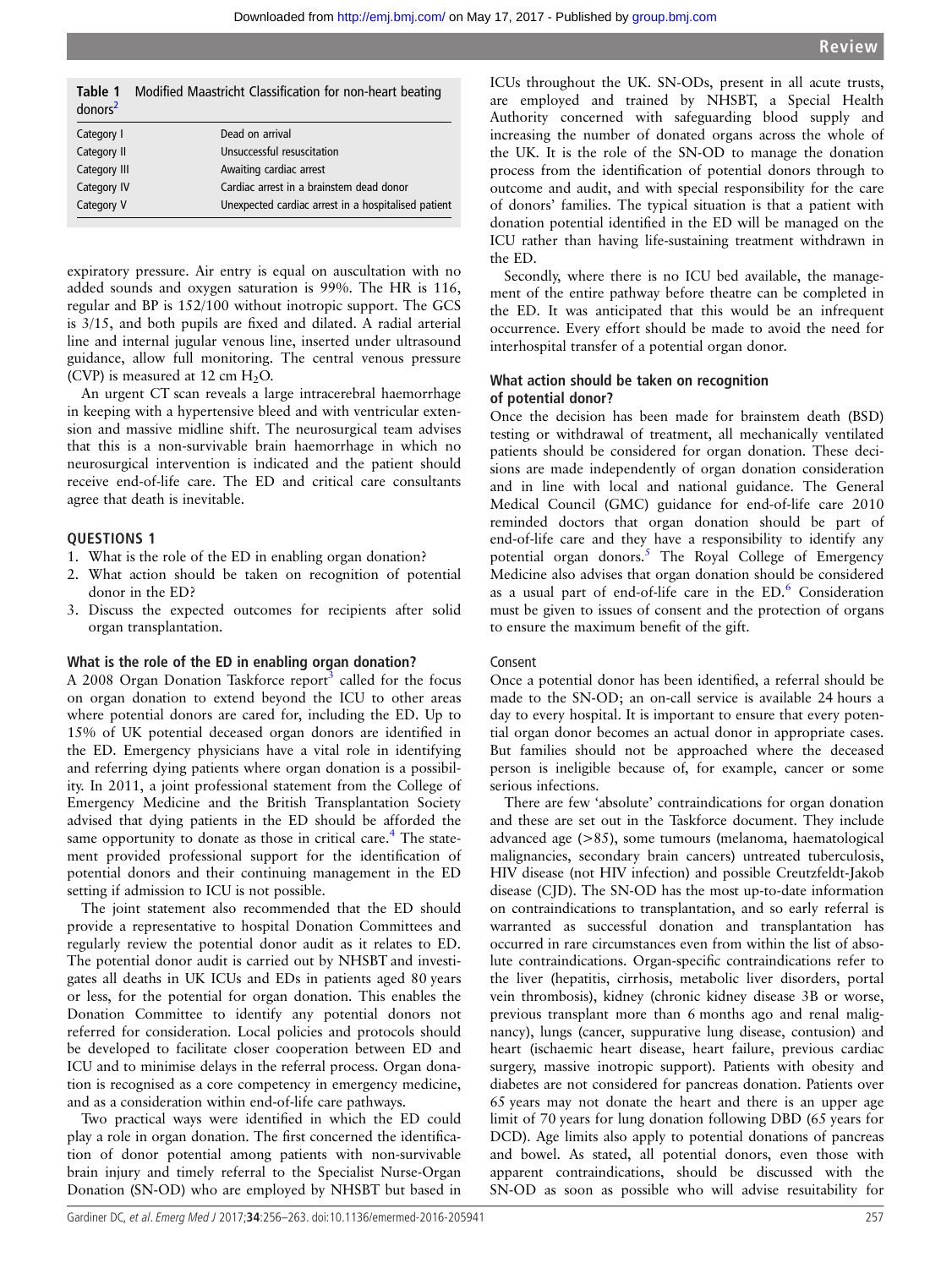organ donation using the above, or potentially updated, guideline, along with confirmation as to whether the patient is on the Organ Donor Register (ODR) or not.

Procedures exist for the SN-OD to liaise with the recipient transplant team in order to balance the risks and benefit of organs from an individual donor, taking account of the past medical history and clinical and behavioural information. The SN-OD will also arrange for laboratory testing of the donor for markers of transmissible infection once consent for donation has been obtained. If the patient is not suitable for organ donation, the family will not be approached. Advice may then be given on tissue donation.

It is essential the SN-OD is involved in the initial approach to relatives regarding organ donation. The SN-OD has received training in advanced communication skills and have experience in the organ donation process and family support. The SN-OD coordinates the proceedings in three distinct phases; a planning stage is followed by confirmation that the family understand and accept the reasons for treatment withdrawal. Finally, the discussion on donation occurs at a time deemed appropriate for the family.<sup>[7](#page-7-0)</sup> The SN-OD takes the patient details to establish with the transplant teams whether the patient is suitable for organ donation and whether they are on the NHS Organ Donor Register (ODR).

Meeting with the family to explore patient wishes and consent (authorisation in Scotland) for organ donation is the final step. If the family decline organ donation the patient's planned end-of-life care should continue and the family supported throughout. If agreement is forthcoming, the SN-OD takes written consent and continues the process, remaining in contact with family members and providing support to the patient, family and staff.

Timely identification and referral of potential donors allows for conditions to be optimised with the anticipation that consent rates, number of organs retrieved and experience for families and staff will be optimised. However, the family should be given as much time as needed to understand, accept and absorb information being given to them.

#### Organ protection

The transition to death by neurological or cardiovascular criteria is attended by a number of pathological changes that threaten the viability of organs for transplantation and contribute to organ loss.<sup>[8](#page-7-0)</sup> Management priorities after confirmation of death are focused on the preservation of organ perfusion, often for a prolonged period of time when retrieval follows BSD. Catastrophic brain injury leads to massive catecholamine release; an initial pressure surge causes vasoconstriction and organ ischaemia, including subendocardial necrosis. Hypoperfusion is made worse by a subsequent myocardial depression, the emergence of dysrhythmias and neurogenic diabetes insipidus. A variety of metabolic, endocrine (due to ischaemia of the hypothalamus) and immunological sequelae may impact on organ survivability and must be anticipated by ED and ICU teams prior to transfer to the operating theatre. Intravascular volume status may be depleted due to diabetes insipidus in brain-injured patients and must be optimised with boluses of balanced crystalloid, titrated to (monitored) response and blood to ensure a haematocrit of about 30%. There are specific indications for the administration of desmopressin including polyuria (urine output >3–4 L/day or 2.5–3.0 mL/kg/hour), inappropriately dilute urine (urine osmolality <200 mOsmoL/kg), increased serum osmolality and hypernatraemia (Na+ >145 mmol/L).

The availability of lungs for transplantation is often limited by acute lung injury (ALI) caused by the catecholamine surge and made worse by volume overload. In the critical care setting, the patient will have central venous and invasive cardiac output and BP monitoring, while lung-protective ventilation strategies help to mitigate the effects of ALI. Treatment with corticosteroids is also used to reduce systemic inflammation and cytokine release that are injurious to the lung. Vasoactive drugs are used only after volume resuscitation is complete.

In the resuscitation room, the care of the potential donor may be summarised as the maintenance of homoeostasis; preservation of vital signs, ensuring adequate oxygenation guided by ABG, cautious fluid resuscitation, monitored urine output, correction of serum potassium, magnesium, calcium and phosphate and the avoidance of lung injury by excess fluids or overly aggressive ventilation. Other treatments, sometimes begun in the resuscitation room and continued preoperatively, may include blood products, such as fresh frozen plasma (FFP) and cryoprecipitate, guided by coagulation tests and insulin to maintain euglycaemia. Hypothermia and acidosis must be avoided as they may worsen coagulopathy. Finally, there is a growing belief that organs should receive a period of reconditioning, either in the deceased donor or on ex situ machine perfusion devices after organ recovery, to offset the damage that occurred during the dying process.

# What are the expected outcomes for recipients after solid organ transplantation?

For patients receiving an organ, the long-term outcome is favourable. In 2012, for the first time, the most common type of renal replacement therapy in the UK was transplantation. Both DBD and DCD kidneys have a 10-year graft and patient survival after first kidney transplant of over 70%. This compares with 10-year patient survival for the heart 60%, lungs 32% and liver 63%.

The rise of DCD may potentially worsen transplant outcomes as a result of the warm ischaemic damage that occurs in DCD. For abdominal organs, transplantation outcomes from DCD are mixed when compared with DBD organs; liver and pancreas transplants fare worse after DCD, but the long-term results for kidneys are equivalent to DBD. Lung DCD results may be superior to DBD for lungs, as the lack of a coning phase in brainstem death reduces the risk of neurogenic pulmonary injury.

# CASE PROGRESSION

There is discussion between consultants in emergency medicine and critical care medicine. It is agreed that further life-saving interventions are not in the patient's best interests and that treatment should be withdrawn in favour of comfort measures only. In accordance with hospital policy, the SN-OD is contacted and she attends the resuscitation room. The ED consultant informs the patient's family of the hopeless prognosis and they are being comforted by ED nursing staff and SN-OD in the relatives' room. Unfortunately, no level 3 ICU bed is available.

#### QUESTIONS 2

- 1. What are the preoperative procedures for DBD?
- 2. What are the preoperative procedures for DCD?
- 3. What are the intraoperative procedures for organ retrieval and implantation?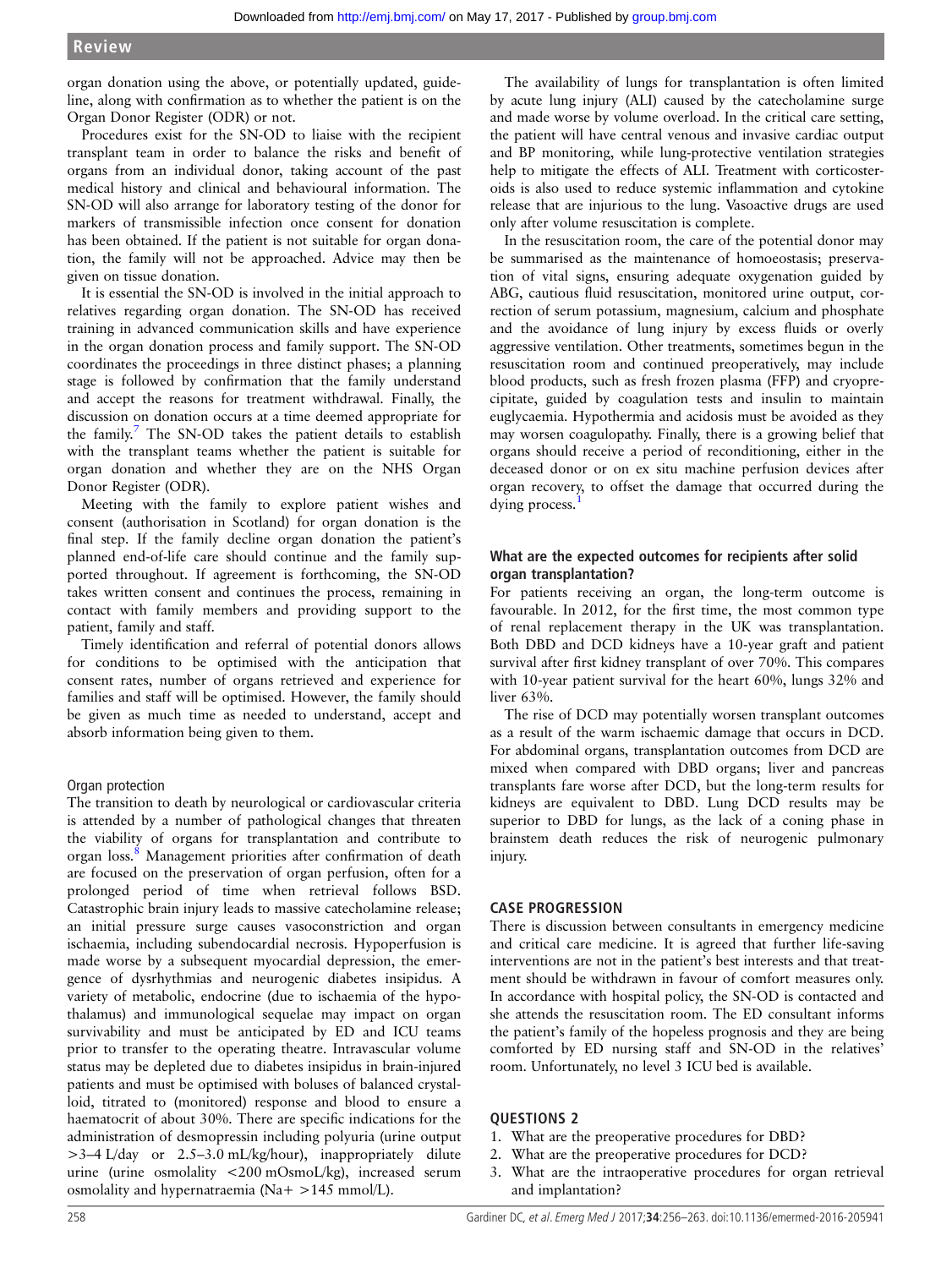#### What are the preoperative procedures for DBD?

Patients with catastrophic neurological conditions resulting in suspected BSD should have this diagnosis confirmed. This establishes that the patient has died, and if donation follows, DBD results in more organs per donor being donated than DCD. Moreover, DBD is currently the predominant source of hearts for transplantation and maintaining organs in an optimal condition prior to retrieval is much easier to achieve than in DCD. Identification of patients for BSD testing starts with the diagnosis of irreversible catastrophic brain injury. The CT scan demonstrates the morbid anatomy, often with signs of severe raised intracranial pressure and imminent or actual coning. Patients will be in deep apnoeic coma requiring mechanical ventilation and should be referred to the critical care team for the consideration of BSD testing and referred to the SN-OD. Even if organ donation does not subsequently occur, a diagnosis of BSD will avoid prolonging uncertainty for the patient's family and clinicians.

There are a number of conditions that must be fulfilled for the diagnosis of BSD. Procedures are laid down by the Academy of Medical Royal Colleges (AOMRC).<sup>[9](#page-7-0)</sup> As well as irreversible brain damage of known cause, there must be no potentially reversible cause of the coma, including drugs, hypothermia, neuromuscular, circulatory, metabolic and endocrine causes. Prior to testing, it is essential that patient physiological stability is maintained as far as possible. The diagnosis is made on the basis of absent brainstem reflexes and failure of spontaneous breaths on apnoea testing.

Signs of absent brainstem reflexes are listed in box 1.

Apnoea testing is carried out only if the preceding tests show no brainstem activity. Following preoxygenation, the patient is disconnected from the mechanical ventilator and oxygen given via an oxygen tube in the trachea. The patient is then observed for 5 min for the presence of any respiratory activity. Blood gases before and after testing are required to confirm an appropriate rise in PaCO<sub>2.</sub>

Testing is performed by two doctors, both fully registered for more than 5 years and one a consultant. If the first set of tests show BSD, then the patient's family are informed that the patient has died, and this is the legal time of death. The SN-OD should be present at this point. Discussion with family members regarding the patient's previously expressed wishes and organ donation should then take place.

A second confirmatory set of BSD tests is mandated by the AOMRC code and is carried out by the same pair of doctors. The second set may follow shortly after the first set, once all vital observations and gases have normalised. If the family agrees to donation, the transplant team is contacted and the patient is managed as a potential donor.

All patients who may be brainstem dead should be tested and referred to the SN-OD, regardless of any potential or actual contraindication to donation. Organs from older donors (up to 80 years) are increasingly being accepted by transplant teams and

#### Box 1 Signs of absent brainstem reflexes

- 1. Fixed pupils not responding to sharp change in light intensity
- 2. No corneal reflex
- 3. Absent oculovestibular reflexes
- 4. No motor responses within the cranial nerve distribution
- 5. No cough reflex to bronchial stimulation with suction catheter or gag from posterior pharynx stimulation

not all infections, for example, are reasons for exclusion. The risk assessment is a matter for the SN-OD and the transplant team.

In reality, brainstem testing to confirm death will invariably occur on ICU and would require the patient's transfer from the ED.

#### What are the preoperative procedures for DCD?

Successful renal, liver, pancreas and lung organ transplantation is possible following organ retrieval from mechanically ventilated patients who suffer an asystolic or circulatory death following planned withdrawal of therapy in a ventilated patent. Heart transplantation with DCD has also been recently described.

DCD should be considered for patients for whom death is inevitable but in whom the conditions for BSD are not met. Where death is inevitable and this outcome can be predicted, there may be time for information gathering before circulatory arrest and organ retrieval. This usually occurs following a separate and clear decision to withdraw treatment on the grounds of futility. In this situation, the SN-OD will determine whether the potential donor had given consent for organ or tissue donation by checking with the NHS ODR. If consent (authorisation in Scotland) is established, persons close to the donor should be informed of their wishes. The possibility of organ or tissue donation should be discussed, making them aware of the primacy given to the wishes of the donor and ensuring that practice adheres to the Human Tissue Authority (HTA) Codes of Practice on consent. Where the wishes of the deceased have not been recorded, consent for donation may be given by a person in a qualifying relationship. The HTA has published a hierarchy of persons eligible to give consent, highest first (box 2) for use in England, Wales and Northern Ireland.

Once consent has been obtained, the patient should be cared for in a clinical area suited to their needs. This will usually be ICU but may be a theatre recovery area or the ED, depending on available staff and resource. Caring for such a patient during the dying process will include measures to maintain the organs in the best possible condition for donation, such as the use of vasopressor or inotropic drugs. Such measures are considered to be of overall benefit provided that they do not cause harm or distress to the patient. $10$ 

Once the organ retrieval team is ready, treatment withdrawal should commence. Circulatory arrest is confirmed by the absence of an arterial line waveform (or asystole on the ECG) and the absence of both central pulse and heart sounds on auscultation. The patient is then observed by the doctor responsible for confirming death for a further 5 min to establish that irreversible cardiorespiratory arrest has occurred. After 5 min of continued arrest, the lack of response to supraorbital pressure and the absence of pupillary and corneal reflexes should be

Box 2 Qualifying relationships to the deceased person (https://www.hta.gov.uk/policies/qualifying-relationships)

- 1. Spouse or partner (including civil or same sex partner)
- 2. Parent or child (in this context a 'child' can be any age)
- 3. Brother or sister
- 4. Grandparent or grandchild
- 5. Niece or nephew
- 6. Stepfather or stepmother
- 7. Half-brother or half-sister
- 8. Friend of long standing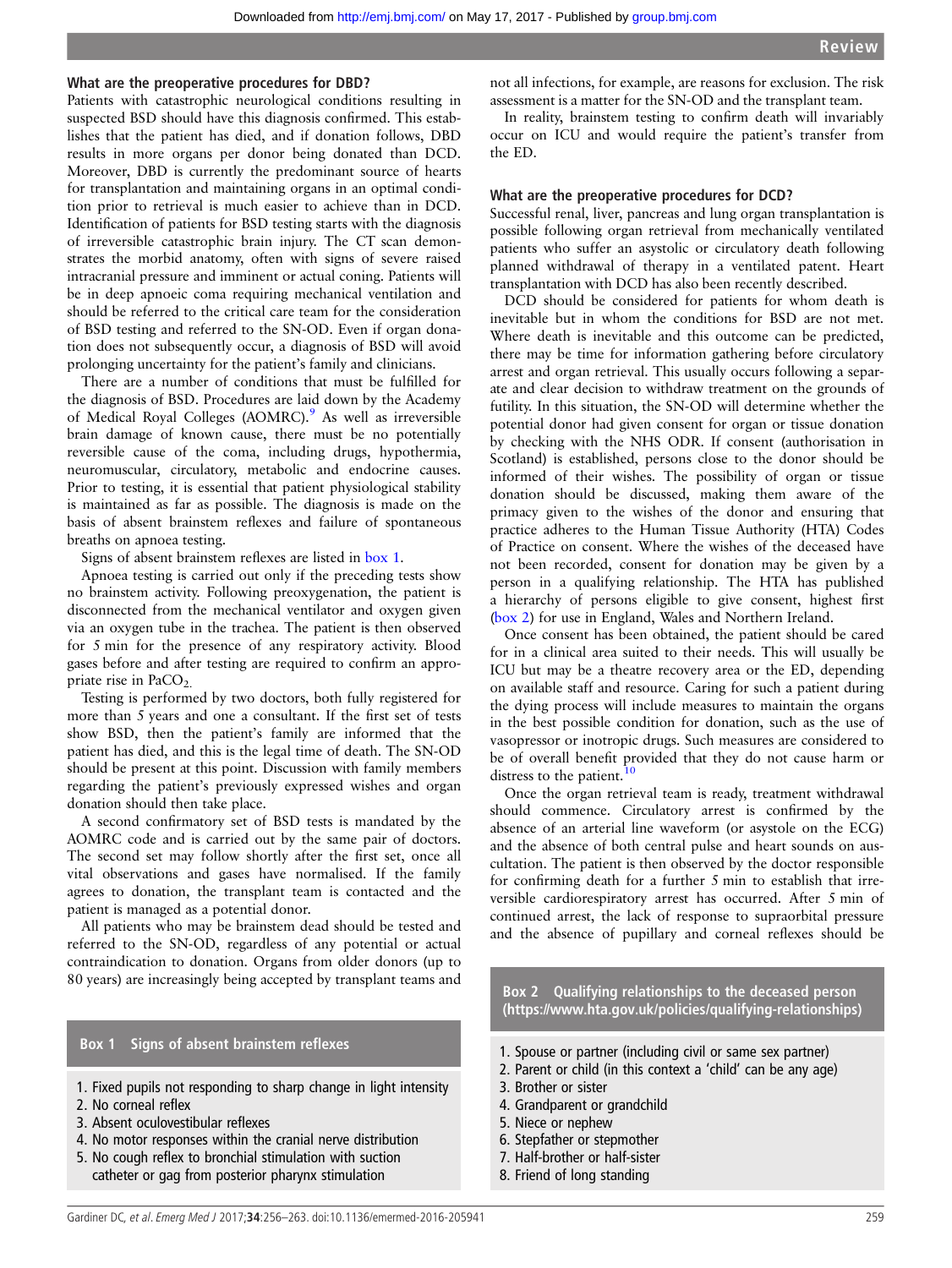confirmed and the time of death recorded when these criteria are met. Any cardiac or respiratory activity during this period of observation should prompt a further 5 min of observation. Following withdrawal of treatment and during this period of 5 min, the next of kin will have the opportunity to spend time with the patient before they are taken to the operating theatre. Patients may take longer to die than anticipated and may not be able to donate their organs. Many protocols dictate that if cessation of circulation does not occur within 60 min, then DCD is suspended; though, in the UK, this time is extended to 3 hours. In these circumstances, the patient will continue to receive appropriate end-of-life care.

The taskforce acknowledged the potential for organ donation in some patients who suffer an unexpected cardiac arrest, as opposed to the anticipated arrest following the withdrawal of life-sustaining treatment. Uncontrolled DCD is an extremely challenging process requiring a great deal of coordination between clinical teams (usually in the same hospital) and HM Coroner. A successful programme for uncontrolled DCD was reported from Leicester in  $1996<sup>11</sup>$  $1996<sup>11</sup>$  $1996<sup>11</sup>$  and has also been implemented in other centres. Rapid assessment by the transplant team is essential to the success of such programme.

# What are the intraoperative procedures for organ retrieval and implantation?

#### Donor

Many relatives are concerned to know what will happen to the deceased donor following a decision to proceed to organ retrieval. The SN-OD is well versed in the procedure, and it is his/her role to deal with any questions from family members. Nevertheless, it is incumbent on the referring physician to have a broad understanding of the sequence of events.

After confirmation of death by brainstem or cardiorespiratory criteria the donor is transported to the operating theatre (from the ED or ICU) and prepared for surgery. Sedative and analgesic drugs are not required, but neuromuscular blocking agents are used to prevent spinal reflexes and to reduce abdominal muscle tone for laparotomy. The anaesthetist must also be alert to organ ischaemia resulting from aortic cross-clamping.

In both DBD and DCD, several surgical teams may be present, sometimes operating simultaneously, along with theatre staff and technicians. The surgeons remove the organs after inspecting them for quality and pass them to technicians who use instillation of ice-cold preservative solution to limit the impact of ischaemic time.

At the end of the procedure, the ventilator is turned off and the incisions are closed before transfer of the body to the hospital mortuary. Organs retrieved at the local hospital are transported to transplant centres where the recipients are prepared for the second part of the procedure. More than one recipient may benefit from the organs and they may be transported to different centres.

#### Recipient

Graft implantation is a complex surgical procedure whose outcome depends upon the maintenance of optimum physiological status and the treatment of comorbidities, which can be challenging in elderly patients. The intraoperative management of renal transplantation was discussed recently by Mayhew and col-leagues.<sup>[12](#page-7-0)</sup> Renal graft recipients will, of course, have end-stage renal failure (ESRF), often associated with diabetes mellitus and/ or hypertension. Many patients will also be at risk of ischaemic heart disease and most will be receiving regular dialysis. Preoperative assessment includes comprehensive physical

examination, chart review and investigations to determine volume status and electrolyte concentrations. Dialysis is sometimes advocated before theatre. A full blood count reveals anaemia in many patients with ESRF, although preoperative transfusion is not routine because of the adverse effect of transfused red cells and because major intraoperative blood loss is unusual. However, platelets may be depleted in ESRF and their function impaired by long-term use of antiplatelet agents. Group and save serum samples must be sent, and a transfusion target of  $70 g/L$  is accepted. Occult infection may be implied by the neutrophil and lymphocyte counts and must be considered because of the added risks of perioperative immunosuppressant drugs. ECG and chest radiographs are routinely performed. Anaesthetists choose the induction, maintenance and analgesic agents carefully and doses are adjusted to account for impaired renal excretory function. Maintenance of renal perfusion is critical and volume loading may be appropriate early in the procedure, avoiding excessive amounts later on. Anaesthetists favour balanced crystalloid rather than saline. Starch solutions are not used. Intraoperative invasive haemodynamic monitoring of the recipient is usual, taking care to avoid any arteriovenous fistula, which may be required postoperatively. Postoperatively, the graft recipient is nursed in a dedicated post-transplant unit, usually not intubated. Continuous monitoring of cardiovascular parameters and urine output allows early identification of complications. Patient-controlled IV analgesia is the preferred method of pain relief.

#### CASE CONCLUSION

The SN-OD ascertains that the patient recently became a registered organ donor and it was her wish to help others in the event of her death. Her family are agreed that her wishes should be respected. The SN-OD finds no contraindication to donation after reading the electronic patient record. She draws relevant bloods from the arterial line and liaises with the transplant team at an adjacent hospital.

The team arrives several hours later and play no part in the patient's care.

While ordinarily the patient would have been moved to ICU, there are no level-3 beds. A decision between the ED consultant and critical care consultant was made that waiting for the formal confirmation of brainstem death, which would require ICU admission and a longer observation period, is not possible and therefore donation will be DCD and will be facilitated from within ED. Senior ED nurses, along with the SN-OD, are involved and efforts are made to support the family.

With family members present, ventilation is withdrawn and the endotracheal tube removed in the ED. Cardiac arrest in asystole is observed within 15 min. Five minutes from the time of cardiorespiratory arrest, death is confirmed by the ED consultant, with appropriate information communicated to her relatives at the bedside on a continuous basis by medical and nursing staff. The family is given time to say goodbye to their loved one. They understand that organ retrieval is time-sensitive and is content to allow the transplant team to take the patient to the operating theatre within a further few minutes. Kidneys are retrieved and are subsequently transplanted into recipients in two different cities.

#### QUESTIONS 3

- 1. What is the ethical and legal basis for organ donation?
- 2. How does transplant activity in the UK compare with other countries?
- 3. How might we increase the number of transplants carried out?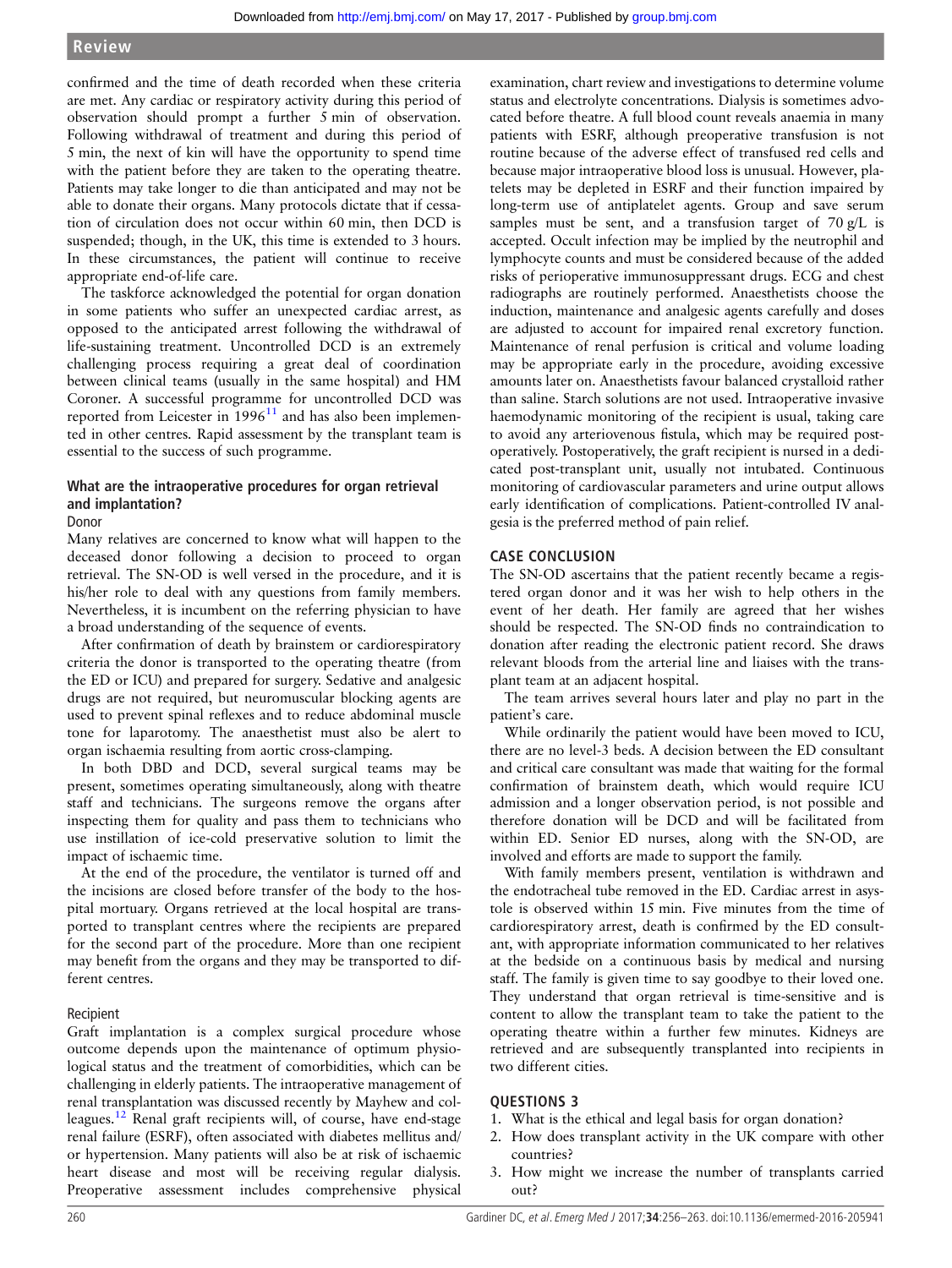### What is the ethical and legal basis for organ donation?

In the UK, the ethical and legal position on organ donation and transplantation is set out in a number of statutory instruments and publications from authoritative bodies. It is illegal to use organs for transplantation without proper consent, or to give or receive any reward for organs (Human Tissue Act 2004; Human Tissue [Scotland] Act 2006). The HTA recognised as the competent authority in an EU Directive incorporated into UK law in 2012, governs the practice of organ donation and licenses organisations involved in the sector.

A potential deceased donor does not have capacity and healthcare professionals must act in his/her best interests as defined in the 2005 Mental Capacity Act and the Adults with Incapacity [Scotland] Act 2000. Their wish to become a donor, evidenced for example by their signing up to the ODR should be respected. Where the patient has not expressed a prior wish, there is a hierarchy for obtaining consent from relatives and friends in the HTA Codes of Practice which apply to England, Wales and Northern Ireland, and in the Human Tissue Act [Scotland] 2006.

Primacy must be given to the wishes of the deceased, ensuring that practice complies with the Acts. Organ donation is an altruistic act and depends on the clearly expressed wish of the patient to become a donor. In any event, it is always necessary to ask for the agreement of family members. Family members' wishes may not, under the law, prevail over those of the potential donor, although the doctor is permitted to decline to proceed in the face of objections by relatives.<sup>13</sup> <sup>14</sup>

Some deaths or impending deaths must be referred to HM Coroner (Procurator Fiscal in Scotland), if donation is being considered. Organs must not be removed in these circumstances without the approval of the coroner.

Ethical concerns most commonly relate to the diagnosis of death, decisions about organ donation in patients without capacity and potential conflicts of interest. There is a duty of care to the recipient to ensure the availability of organs in the best possible condition. And there is a responsibility to ensure the highest standard of care to the donor and their family. This may produce an ethical dilemma; how may one provide compassionate withdrawal of life-sustaining treatment, managing the patient's death and caring for his/her family, while preserving organs for transplantation? Is it appropriate to modify end-of-life care to preserve organs for potential transplantation even before consent has been obtained?

GMC guidance on treatment and care towards the end-of-life<sup>[5](#page-7-0)</sup> encourages doctors caring for patients close to death, whose views cannot be determined, to explore with relatives, based on their knowledge of the patient, whether donation is a possibility. National procedures exist for identifying potential organ donors and the involvement of the SN-OD. Doctors must make clear that any decision on organ acceptance or allocation would be made by the transplant team, and not by the team providing treatment.

The UK Donation Ethics Committee (UKDEC) hosted by the AOMRC was an independent body established in 2010 following a recommendation of the Organ Donation Taskforce. Membership included clinicians, ethicists and lay members. Its purpose was to provide ethical guidance where there are barriers to decision-making in donation and transplantation. UKDEC published on  $DCD<sup>15</sup>$  and antemortem interventions; a DBD publication will be published in 2016. The Committee supported the principle that all patients entering end-of-life care should be offered the opportunity to donate, irrespective of where that end-of-life care takes place. Unfortunately,

government funding for UKDEC was ceased in 2016 despite support for its work.

The 2011 National Institute for Health and Care Excellence Guideline CG135: Organ Donation<sup>16</sup> offers evidence-based advice on identifying potential organ donors as a result of BSD or circulatory death. It also gives advice on obtaining consent for deceased organ donation for transplantation, including the optimum timing for approaching families of potential donors.

In the UK, criteria for the definition of death are laid down in the 2008 AOMRC Code of Practice for the Diagnosis and Confirmation of Death.<sup>9</sup> In organ donation after BSD, neurological criteria are used to confirm the death of the patient. The code builds on guidelines first agreed in 1976 and has been upheld in the courts as sufficient for the declaration of death, allowing doctors to cease interventions that are no longer of benefit to the patient. The diagnosis and confirmation of death must be independent of any consideration of organ donation; organ removal must not cause death (Dead Donor Rule).

UKDEC published an ethical framework for DCD in 2011.<sup>[10](#page-7-0)</sup> It is a guiding principle that the potential for organ donation should be considered when caring for a dying patient in whom it has been established (verified by two senior doctors, one of whom is a consultant) that further life-saving treatment is not of overall benefit to the patient. When it becomes known that donation is consistent with the patient's wishes, then interventions should become an integral part of end-of-life care. The AOMRC Code gives criteria for diagnosing and confirming death after cardiorespiratory arrest that are applicable regardless of any consideration of donation. Where CPR is not to be commenced or continued, death by cardiorespiratory criteria can be diagnosed after 5 min of observed apnoea and pulselessness. This 'hands off' interval is important, since there are recorded cases of the Lazarus phenomenon, particularly after failed CPR. The 5 min ensures that the chance for spontaneous resumption of the circulation will have passed. In DCD, it is only after this period that the duty of care is transferred to the retrieval team.

# How does transplant activity in the UK compare with other countries?

Around 4000 individual organs were transplanted in the UK in 2014 from nearly 1300 deceased donors. Seventy per cent were kidney transplants. The number of organ transplants from deceased donation has increased by 52% in the past decade and, aided by living donation, the transplant waiting list in this country has decreased in each of the past 5 years. Despite this, at the end of 2015, there were nearly 7000 people awaiting a transplant. Last year, 429 persons died while on the waiting list and a further 807 were removed from the list, usually because of deteriorating health. For those waiting for lungs, there is only a 60% chance of receiving a lung transplant within 3 years, by which time a quarter of those initially listed will have died. The median wait time for recipients to receive a kidney in the UK is  $1000 \text{ days.}^1$  $1000 \text{ days.}^1$ 

In the UK, organ donation is altruistic. Nearly, a third of the population is on the ODR, with almost a million new registrants each year, the majority through the Driver and Vehicle Licensing Agency scheme. Nevertheless, rates of deceased organ donation in this country lag behind many others in the developed world (fi[gure 1\)](#page-6-0).

# How might we increase the number of transplants carried out?

The widening gap between the demand for organs and their supply was addressed in the 2008 Organ Donation Taskforce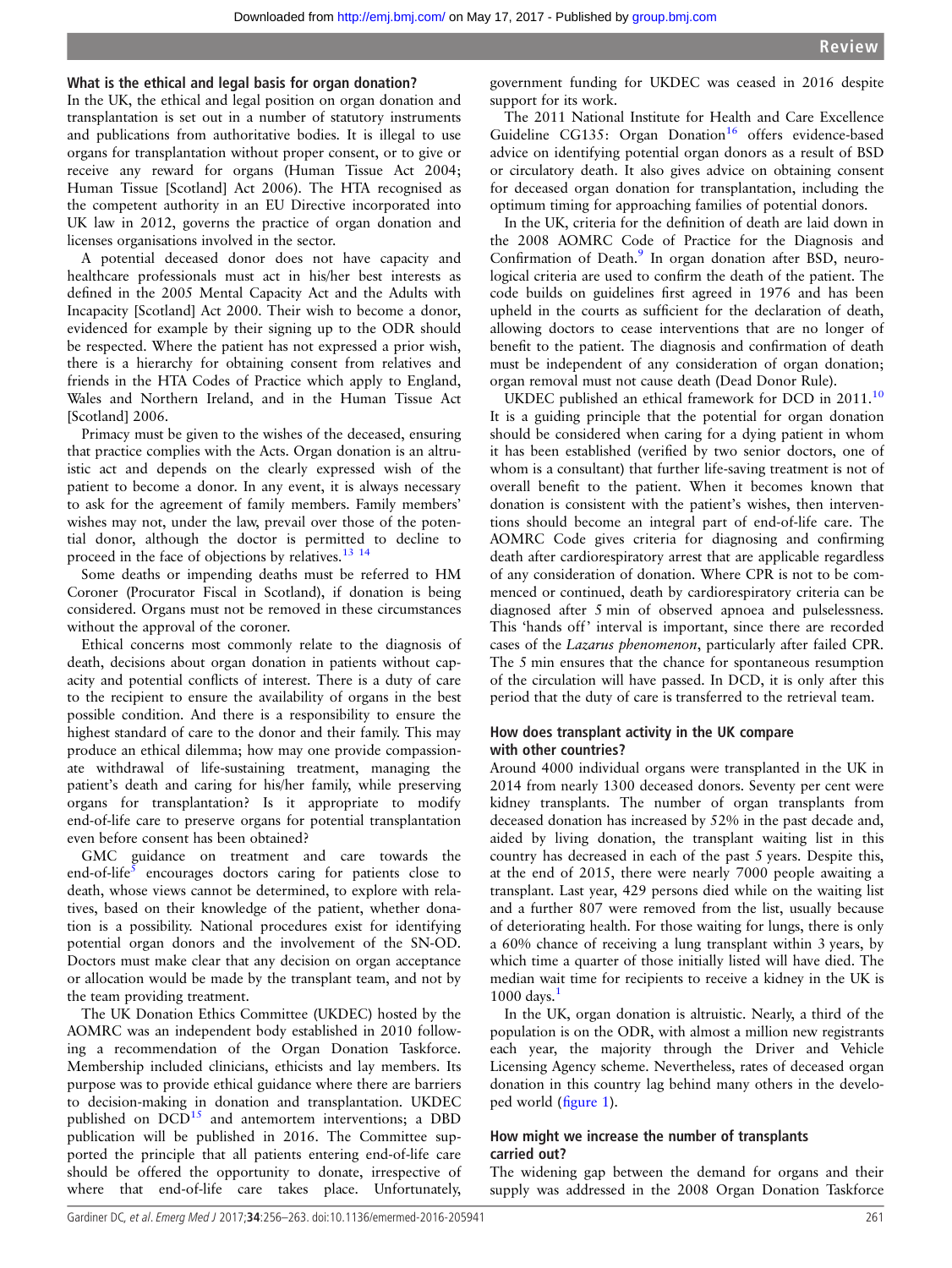<span id="page-6-0"></span>

Figure 1 Deceased organ donor rates for Europe and the USA, 2014.

Report. The taskforce made 15 recommendations, establishing the national organisational framework under the auspices of NHSBT, a Special Health Authority, as well as an independent Donation Ethics Group. A UK-wide network of dedicated organ retrieval teams was to be established. Local policies and national guidelines were recommended with the objective that organ donation would become a usual, not an unusual event. Uptake of taskforce recommendations in NHS trusts has been virtually universal; clinical leads for organ donation, the majority from intensive care but with some from other specialties, including emergency medicine, are now present in all major hospitals and the network of transplant coordinators have been transformed into SN-ODs. The taskforce set out its explicit aim to increase the number of deceased donors by 50% within 5 years from a baseline of 809 donors. By the end of that 5-year period, there were 1212 deceased donors, an increase of 50% over the 2007/ 2008 figure, and by 2015, the total had reached 1282 an increase of 58%. The majority of the increase is attributable to greater identification and referral of potential donors by clinical staff and by approaching more families to offer the opportunity to donate. Despite the fact that the great majority of potential donors are now referred to a SN-OD, there is a continuing problem of family refusal, with only 58% of relatives approached authorising the donation.

'Taking Organ Transplantation to  $2020^{17}$  $2020^{17}$  $2020^{17}$  was published by NHSBT on behalf of the four UK Health Departments and the NHS, following extensive consultation with stakeholders. The strategy aims to achieve four main outcomes by 2020: that the UK's organ donation record is among the best in the world, that there is uniformly excellent care in support of organ donation (ensuring maximum rates of donation from each donor), increased useable organs and better support systems and processes from NHSBT and commissioners. It is proposed that the first outcome will be delivered by a national strategy to change public behaviour through education and publicity campaigns to increase consent rates. Work will be undertaken to further engage Black, Asian and Minority Ethnic (BAME) communities to promote the importance and benefits of donation. Patients

from BAME groups are more likely to need a transplant than the wider population yet consent rates remain low. To achieve the remaining objectives, there must be better adherence to national standards and improved support, training and resources for hospital staff and an increase in DCD. Efforts will be made to ensure that the clinical care of donors optimises organ quality.

There will be a new training and accreditation programme for organ retrieval alongside the adoption of enhanced organ preservation technology. Variation in practice for organ implantation will be reduced by evidence-based risk assessment guidance and other work to ensure optimal rates of organ implantation. A number of metrics have been developed to measure the success of the strategy by 2020. These include consent/authorisation rates above 80%, an increase in donors from 19.1 to 26 donors per million of the population (pmp), increased deceased donor transplant rate from 49 to 74 pmp and a 5% increase in the number of organs offered from actual donors.

The biggest challenge for the 2020 UK strategy is to change public attitudes to consent and authorisation. Some have argued that the introduction of legislation on presumed (or mandated) consent could increase donation rates.[18](#page-7-0) Countries, such as Spain that use opt-out consent schemes, have higher organ donation rates, and organ donation is viewed as a normal part of end-of-life care. The Spanish model has been introduced elsewhere—which includes not only legislative changes but also intensive care clinicians employed as transplant coordinators. Shepherd and colleagues in 2014<sup>19</sup> found that deceased donor rates were higher in 23 countries with a system of opt-out consent, including Spain, France, Belgium, Portugal, Poland and Singapore compared with countries such as the UK and Ireland, Australia, New Zealand, Hong Kong, Malaysia, and the USA and Canada, where opt-in consent applies. A new system of deemed consent, described as a soft opt-out because families will always be consulted before proceeding to donation, was introduced in Wales in  $2015^{20}$  $2015^{20}$  with the aim of increasing consent rates for organ donation. Impact will take a number of years to assess.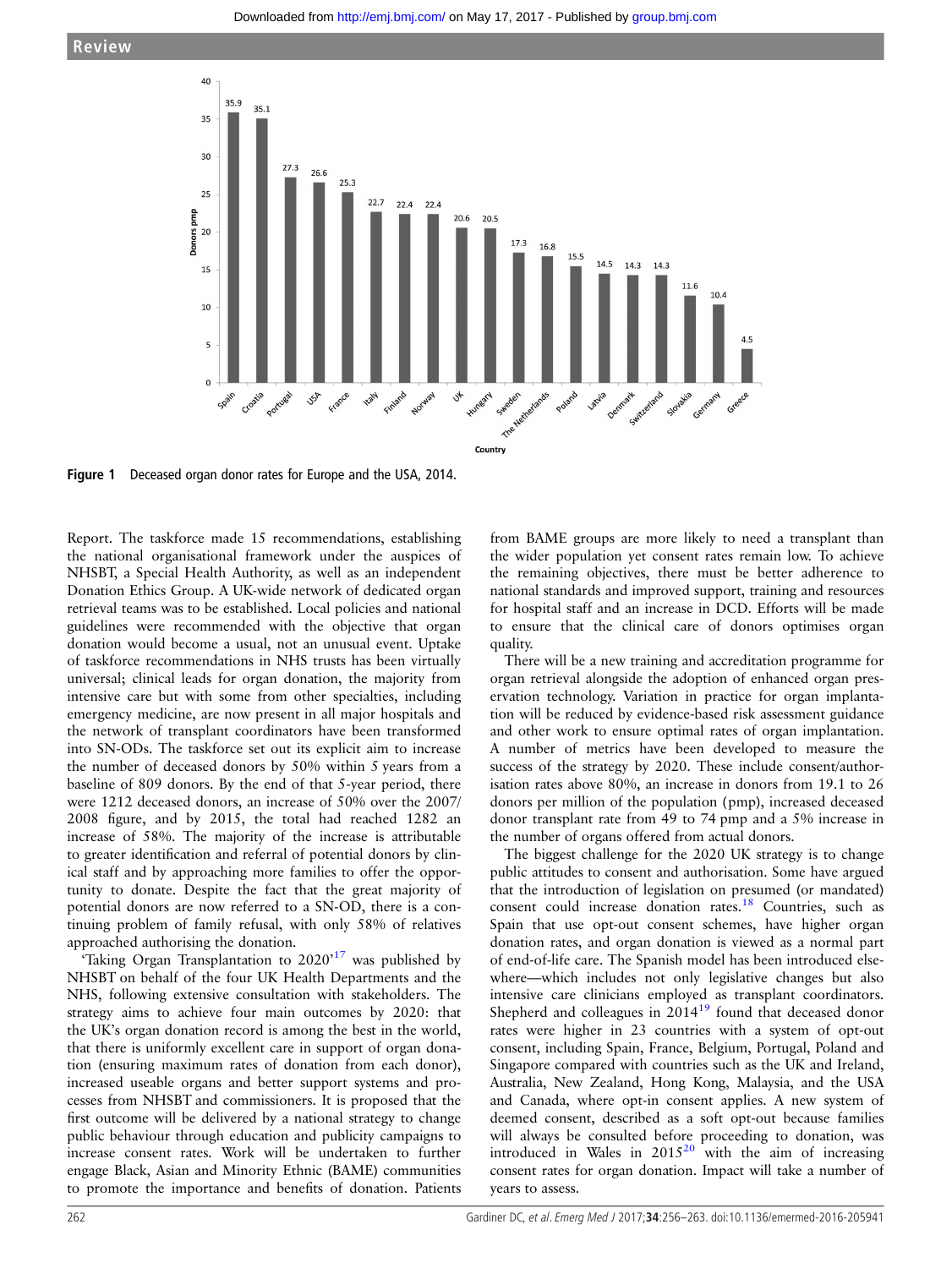#### <span id="page-7-0"></span>**DISCUSSION**

The management of patients at the end of their lives is an essential aspect of Emergency Medicine (EM) practice. Opportunities are being missed to consider some of these patients for possible organ donation when LST is to be withdrawn. Uncontrolled DCD may be a step too far for many emergency physicians, pending the outcome of current evaluations. However, the recognition of more eligible patients for controlled DCD or DBD, applied consistently throughout the NHS, would yield more organs with the prospect of life-enhancing treatment for many patients currently on the waiting list for transplantation. It is possible to reconcile humane end-of-life care with the ethical and consent issues of organ donation and procedures to optimise organ survival, including in the ED setting.

Registering to donate is straightforward, using an application form at the NHSBT website [\(https://www.organdonation.nhs.uk/](https://www.organdonation.nhs.uk/register-to-donate/) [register-to-donate/\)](https://www.organdonation.nhs.uk/register-to-donate/). One-third of the UK population is on the ODR and 43% of donors in 2014/2015 were on the register.

There is a duty on the part of healthcare professionals to be ready to explore donation at the end of life. It is essential therefore for the emergency physician to have an understanding of procedures and the central role of the SN-OD. The ethical framework has been clarified in recent years and provided it causes no harm or distress, ICU admission to enable donation is consistent with good practice in DBD and DCD and is likely to improve the end of life experience for patients and relatives, irrespective of Organ Donation and Transplantation.

Lack of an available ICU bed should not rule out either approach, and potential donors should not normally be transferred to another hospital. Recent initiatives have already begun to improve the availability of organs for transplant and the hope is that within the next 5 years the UK will match the world's best performing nations.

Contributors DG contributed an early draft, ensuring consistency with the objectives of the Organ Donation Taskforce as Deputy National Clinical Lead for NHS Blood and Transplant. He also reviewed the revised manuscript prior to final submission. MSN suggested the topic as a relevant paper in the Critical Care in the Emergency Department series. He assisted with background research and read and checked the final manuscript to ensure correct and appropriate citation of references. AEW (ED Clinical Lead) and FJA (Trust Clinical Lead) for Organ Donation in two different NHS trusts contributed sections on the management of the potential donor in the ED and ICU, respectively.

SCB read and contributed to the manuscripts, ensuring consistency with the objectives of laboratory science and NHS Blood and Transplant. PAN is the series editor. He invited the authors to contribute and coordinated the writing. He wrote the submissions, bringing together the contributions of other authors and he takes overall responsibility for the paper.

Competing interests None declared.

Provenance and peer review Not commissioned; externally peer reviewed.

#### **REFERENCES**

- 1 NHS Blood and Transplant. Organ Donation and Transplantation Activity report 2014/15.<http://www.odt.nhs.uk/uk-transplant-registry/annual-activity-report/>
- 2 Kootstra G, Daemen JH, Oomen AP. Categories of non-heart beating organ donors. Transplant Proc 1995;27:2893–4.
- 3 Organ Donation Taskforce. Organs for transplants: a report from the organ donation taskforce. London: Department of Health, 2008.
- 4 Report of Workshop. NHS blood and Transplant, The Royal College of Emergency Medicine, British transplant Association. The Role of the Emergency Medicine in Organ Donation. 4 October 2010.
- 5 General Medical Council. Treatment towards the end of life: good practice in decision making. London: GMC, 2010.
- 6 The Royal College of Emergency Medicine. End of life care for adults in the emergency department. Best Practice Guideline, 2012.
- NHS Blood and Transplant. Approaching the families of potential organ donors. Best practice guideline. London: NHS, 2013.
- Zaroff JG, Rosengard BR, Armstrong WF, et al. Consensus conference report: maximizing use of organs recovered from the cadaver donor: cardiac recommendations, March 28–29, 2001, Crystal City, Va. [Circulation](http://dx.doi.org/10.1161/01.CIR.0000025587.40373.75) 2002;106:836–4.
- 9 Academy of Medical Royal Colleges. A code of practice for the diagnosis and confirmation of death. London: AoMRC, 2008.
- 10 UK Donation Ethics Committee. An ethical framework for controlled donation after circulatory death. London: Academy of Medical Royal Colleges, 2011.
- 11 Hassan TB, Joshi M, Quinton DN, et al. Role of the accident and emergency department in the non-heart-beating donor programme in Leicester. [J Accid Emerg](http://dx.doi.org/10.1136/emj.13.5.321) [Med](http://dx.doi.org/10.1136/emj.13.5.321) 1996;13:321–4.
- 12 Mayhew D, Ridgway D, Hunter JM. Update on the intraoperative management of adult cadaveric renal transplantation. BJA Education 2016;16:53–7.
- 13 BMA Ethics Committee. Building on Progress: Where next for organ donation policy in the UK? London: British Medical Association, 2012.
- 14 [https://www.hta.gov.uk/guidance-professionals/codes-practice/code-practice-2](https://www.hta.gov.uk/guidance-professionals/codes-practice/code-practice-2-donation-solid-organs-transplantation) [donation-solid-organs-transplantation](https://www.hta.gov.uk/guidance-professionals/codes-practice/code-practice-2-donation-solid-organs-transplantation) (accessed 6 Apr 20.16).
- 15 An ethical framework for controlled donation after circulatory death. UK Donation Ethics Committee. London: Academy of Medical Royal Colleges, 2011.
- 16 National Institute Clinical Excellence. Organ Donation for Transplantation: Improving Donor Identification and Consent Rates for Deceased Organ Donors. NICE clinical guideline 135, 2011.
- 17 NHS Blood and Transplant. Taking Organ donation to 2020. A detailed strategy. London: NHS Blood and Transplant, 2013.
- 18 Simpson PJ. What are the issues in organ donation in 2012? [Br J Anaesth](http://dx.doi.org/10.1093/bja/aer352) 2012;108(Suppl 1):i3–6.
- 19 Shepherd L, O'Carroll RE, Ferguson E. An international comparison of deceased and living organ donation/transplant rates in opt-in and opt-out systems: a panel study. [BMC Med](http://dx.doi.org/10.1186/s12916-014-0131-4) 2014;12:131.
- 20<http://organdonationwales.org/> (accessed 16 Feb 2016).